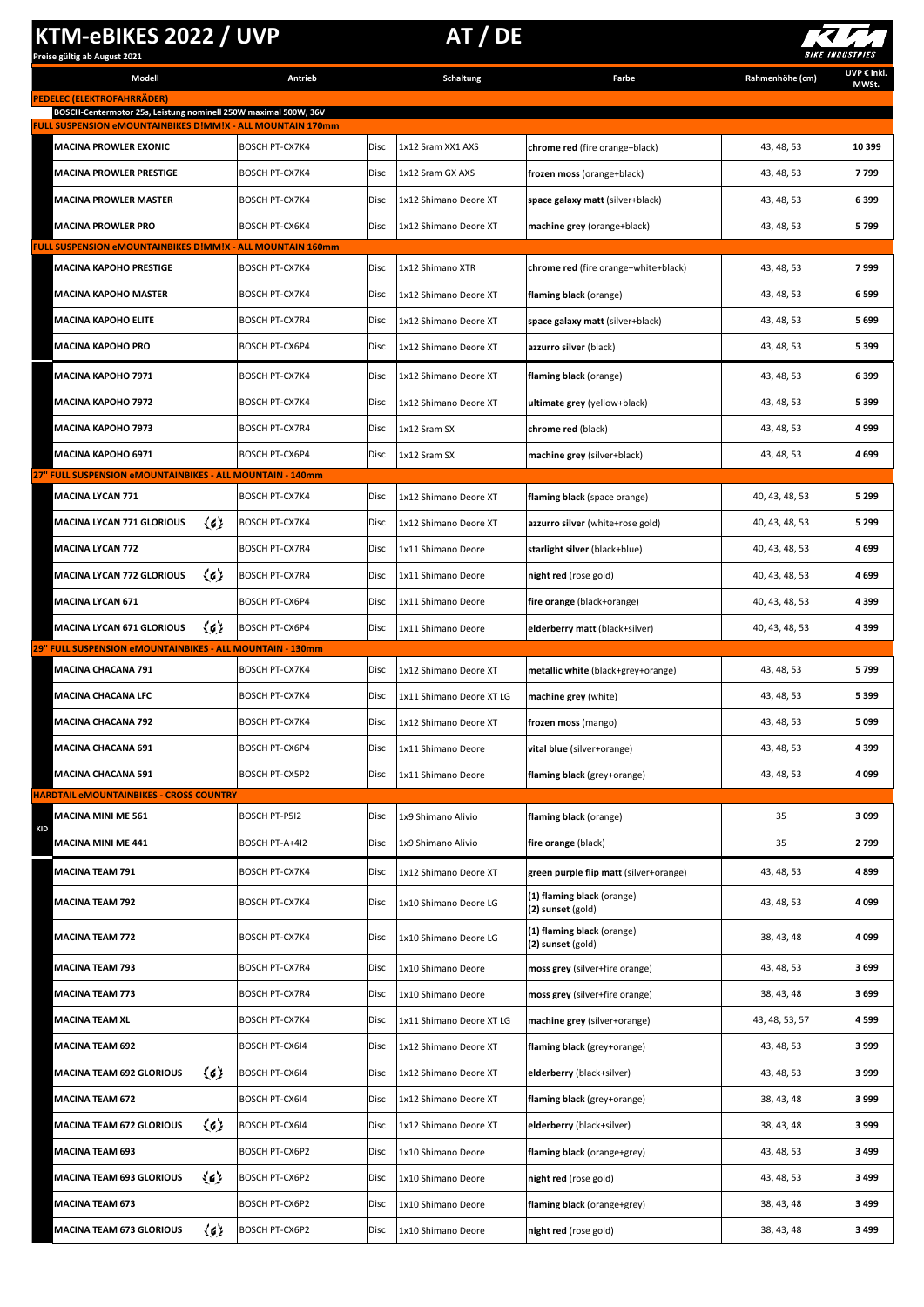## **KTM-eBIKES 2022 / UVP AT / DE**



| Preise gültig ab August 2021                                    |                       |      |                       |                                         |                 | <i>BIAL IMBUSINILS</i> |
|-----------------------------------------------------------------|-----------------------|------|-----------------------|-----------------------------------------|-----------------|------------------------|
| Modell                                                          | Antrieb               |      | Schaltung             | Farbe                                   | Rahmenhöhe (cm) | UVP € inkl.<br>MWSt.   |
| PEDELEC (ELEKTROFAHRRÄDER)                                      |                       |      |                       |                                         |                 |                        |
| BOSCH-Centermotor 25s, Leistung nominell 250W maximal 500W, 36V |                       |      |                       |                                         |                 |                        |
| <b>HARDTAIL eMOUNTAINBIKES - CROSS COUNTRY</b>                  |                       |      |                       |                                         |                 |                        |
| <b>MACINA RACE 591</b>                                          | <b>ROSCH PT-CX5P2</b> | Disc | 1x10 Shimano Deore LG | $ $ metallic white $ h $ ack+orange $ $ | 43 48 53        | 3399                   |

| <u> HARDTAIL eMOUNTAINBIKES - CROSS COUNTRY</u> |                       |             |                          |                                                                           |                                                       |         |
|-------------------------------------------------|-----------------------|-------------|--------------------------|---------------------------------------------------------------------------|-------------------------------------------------------|---------|
| <b>MACINA RACE 591</b>                          | <b>BOSCH PT-CX5P2</b> | Disc        | 1x10 Shimano Deore LG    | metallic white (black+orange)                                             | 43, 48, 53                                            | 3399    |
| <b>MACINA RACE 571</b>                          | <b>BOSCH PT-CX5P2</b> | <b>Disc</b> | 1x10 Shimano Deore LG    | metallic white (black+orange)                                             | 38, 43, 48                                            | 3399    |
| <b>MACINA RACE 592</b>                          | BOSCH PT-CX5P2        | Disc        | 1x9 Shimano Alivio       | fire orange (black+orange)                                                | 43, 48, 53                                            | 2999    |
| <b>MACINA RACE 572</b>                          | BOSCH PT-CX5P2        | Disc        | 1x9 Shimano Alivio       | fire orange (black+orange)                                                | 38, 43, 48                                            | 2999    |
| <b>MACINA RIDE 591</b>                          | BOSCH UC-A+5P2        | Disc        | 1x9 Shimano Alivio       | machine grey (silver+orange)                                              | 43, 48, 53                                            | 2699    |
| <b>MACINA RIDE 591 LTD</b>                      | BOSCH UC-A+5P2        | Disc        | 1x9 Shimano Altus        | black matt (orange)                                                       | 43, 48, 53                                            | 2699    |
| <b>MACINA RIDE 571</b>                          | BOSCH UC-A+5P2        | Disc        | 1x9 Shimano Alivio       | machine grey (silver+orange)                                              | 38, 43, 48                                            | 2699    |
| MACINA RIDE 491                                 | BOSCH UC-A4P2         | Disc        | 1x9 Shimano Altus        | black matt (orange)                                                       | 43, 48, 53                                            | 2 2 9 9 |
| MACINA TEAM 792 LFC                             | <b>BOSCH PT-CX7K4</b> | Disc        | 1x10 Shimano Deore LG    | machine grey (silver+blue)                                                | 43, 48, 53                                            | 4 2 9 9 |
| MACINA TEAM 691 LFC                             | <b>BOSCH PT-CX6I4</b> | Disc        | 1x10 Shimano Deore LG    | moss grey (black+orange)                                                  | 43, 48, 53                                            | 3999    |
| <b>MACINA AERA 771 LFC</b>                      | BOSCH PT-CX7K4        | Disc        | 1x11 Shimano Deore XT LG | black matt (gp-flip+chr.+chr. orange topo)                                | US 43, 46, 51, 56, 60                                 | 5099    |
| MACINA AERA 772 LFC                             | <b>BOSCH PT-CX7K4</b> | Disc        | 1x10 Shimano Deore LG    | machine grey (silver+blue)                                                | US 43, 46, 51, 56, 60                                 | 4 2 9 9 |
| <b>MACINA AERA 671 LFC</b>                      | BOSCH PT-CX6I4        | Disc        | 1x10 Shimano Deore LG    | moss grey (black+orange)                                                  | PTS 43, 46, 51, 56, 60                                | 4 1 9 9 |
| MACINA AERA 671                                 | BOSCH PT-CX6I4        | Disc        | 1x10 Shimano Deore LG    | oak (black+orange)                                                        | PTS 43, 46, 51, 56, 60                                | 3999    |
| <b>MACINA AERA 571 LFC</b>                      | <b>BOSCH PT-CX5I2</b> | Disc        | 1x10 Shimano Deore       | dew silver (grey+blue)                                                    | US 43, 46, 51, 56                                     | 3499    |
| <b><i><u>EOFFROAD TREKKING</u></i></b>          |                       |             |                          |                                                                           |                                                       |         |
| <b>MACINA CROSS 710</b>                         | <b>BOSCH PT-CX7K4</b> | Disc        | 1x11 Shimano Deore XT LG | moss grey (chrome+chrome orange topo)                                     | H 46, 51, 56, 60<br>D 46, 51, 56                      | 4 1 9 9 |
| MACINA CROSS LFC                                | <b>BOSCH PT-CX7K4</b> | Disc        | 1x10 Shimano Deore LG    | green purple flip matt (chrome+blue topo)                                 | H 46, 51, 56, 60<br>D 46, 51, 56                      | 3999    |
| <b>MACINA CROSS 720</b>                         | BOSCH PT-CX7R4        | Disc        | 1x10 Shimano Deore       | metallic white (black+orange)                                             | H 46, 51, 56, 60<br>D 46, 51, 56                      | 3699    |
| <b>MACINA CROSS 510</b>                         | <b>BOSCH PT-CX5I2</b> | Disc        | 1x9 Shimano Alivio       | black matt (green+grey)                                                   | H 46, 51, 56, 60<br>D 46, 51, 56                      | 3099    |
| <b>MACINA CROSS 510 PTS</b>                     | BOSCH PT-CX512        | <b>Disc</b> | 1x9 Shimano Alivio       | black matt (green+grey)                                                   | <b>PTS</b> 46, 51, 56                                 | 3 2 9 9 |
| MACINA CROSS P510                               | BOSCH PT-P5P2         | Disc        | 1x9 Shimano Alivio       | machine grey (orange+silver)                                              | H 46, 51, 56, 60<br>D 46, 51, 56                      | 2899    |
| <b>MACINA CROSS P510 STREET</b>                 | <b>BOSCH SI-P5P2</b>  | Disc        | 1x9 Shimano Altus        | (1) black matt (orange)<br>(2) white (black+orange)                       | US 43, 46, 51, 56                                     | 2799    |
| MACINA CROSS A410                               | BOSCH SI-A4P2         | Disc        | 1x9 Shimano Altus        | black matt (orange+grey)                                                  | US 43, 46, 51, 56                                     | 2 1 9 9 |
| <b>MACINA SPRINT</b>                            | BOSCH UC-CX5P2        | Disc        | 1x9 Shimano Alivio       | dew silver (black+blue)                                                   | H 46, 51, 56, 60<br>D 46, 51, 56                      | 2999    |
| <b>eONROAD TREKKING - SPORT</b>                 |                       |             |                          |                                                                           |                                                       |         |
| <b>MACINA SPORT 710</b>                         | <b>BOSCH PT-CX7K4</b> | Disc        | 1x11 Shimano Deore XT LG | green purple flip matt (silver+blue)                                      | H 46, 51, 56, 60<br>D 46, 51, 56<br>US 43, 46, 51, 56 | 4599    |
| <b>MACINA SPORT 720</b>                         | <b>BOSCH PT-CX7K4</b> | Disc        | 1x10 Shimano Deore LG    | (1) machine grey (black+orange matt)<br>(2) metallic white (black+orange) | H 46, 51, 56, 60<br>D 46, 51, 56<br>US 43, 46, 51, 56 | 3999    |
| <b>MACINA SPORT 630</b>                         | BOSCH PT-CX6I4        | Disc        | 1x10 Shimano Deore LG    | (1) metallic black (silver+blue)<br>(2) dew silver (black+orange)         | H 46, 51, 56, 60<br>D 46, 51, 56                      | 3699    |
| <b>MACINA SPORT 630 PTS</b>                     | BOSCH PT-CX6I4        | Disc        | 1x10 Shimano Deore LG    | (1) metallic black (silver+blue)<br>(2) dew silver (black+orange)         | PTS 43, 46, 51, 56                                    | 3799    |
| <b>MACINA SPORT 510</b>                         | BOSCH PT-CX512        | Disc        | 1x9 Shimano Alivio       | black matt (orange+grey)                                                  | H 46, 51, 56, 60<br>D 46, 51, 56                      | 3 2 9 9 |
| <b>MACINA SPORT 510 PTS</b>                     | BOSCH PT-CX512        | Disc        | 1x9 Shimano Alivio       | black matt (orange+grey)                                                  | PTS 43, 46, 51, 56                                    | 3399    |